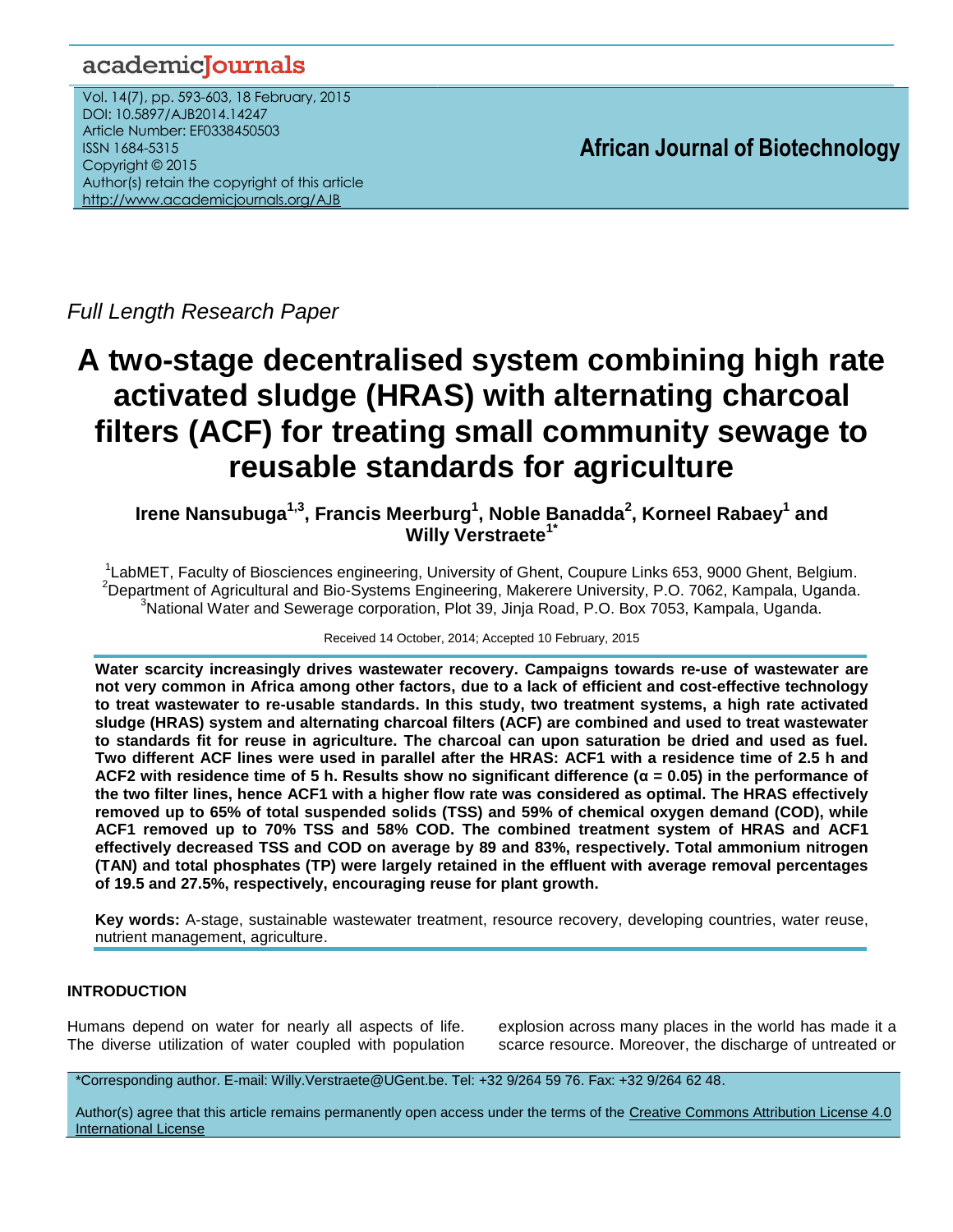

**Figure 1.** Representation of the combined processes treatment with use of high rate activated sludge (HRAS) system and the alternating charcoal filter (ACF).

inadequately treated wastewater leads to deterioration in the quality of fresh water sources and continues to deepen the water scarcity. Re-use of wastewater for some purposes such as agriculture is an indispensable part of integrated water management and would decrease water scarcity. This requires a change in perceptions as well as availability of simple, low cost and effective technologies. The treated wastewater should be sufficiently disinfected but not void of its nutrient content, so as to increase crop yields. In Uganda, reuse of wastewater is not widely reported; however, informal irrigation occurs in several parts of the country. For instance farmers in the Murchison Bay, which receives Kampala city's highest flow of wastewater effluent, are seen to cultivate a variety of crops. The main concern for reuse of wastewater is the health of both the farmers and the crop consumers. Unfortunately, some of the treatment methods used in developing countries may not attain sufficient disinfection, which limits reuse options (Nikiema et al., 2013) and may pose public health risks if improperly applied. Centralised systems common in the developing world are effective but very expensive and are not suitable for low density rural areas (Netter et al., 1993). These systems can cost up to  $\epsilon$  40 per capita per year considering both capital and operational expenditure (Zessner et al., 2010). On the other hand, on-site systems are cheaper but have a number of limitations with regard to wastewater re-use. Also, some like pit latrines are known to increasingly pollute ground water sources (Katukiza et al., 2013, Nyenje et al., 2013). Therefore, efficacious and cost effective technology to boost wastewater reuse and recycling needs development for the developing world.

Verstraete and Vlaeminck (2011) proposed a new approach for optimal resource recovery, as opposed to the conventional wastewater management. In this approach which they label as the M & M treatment system, the wastewater is separated as near as possible to the source into two distinct streams: the major line (up to 90% of the flow) and the minor line (about 10% of the flow). The major water stream is treated to reusable standards while the minor concentrated stream can undergo additional treatment to recover energy and nutrients. Small-scale decentralised systems designed for a small number of households could provide a costeffective method for that purpose. Such systems should focus on optimising the pre-concentration methods and further treatment of the two separate streams, to maximize resource recovery. Methods of solids preconcentration may include the biological adsorption in a high-rate activated sludge stage (HRAS), also referred to as the A-stage of the A/B Verfahren system (Böhnke, 1977). This activated sludge process operates at high sludge loading rates (2 to 10 g bCOD gVSS $^{-1}$  d $^{-1}$ ) and low sludge retention times (hours to days), while a short hydraulic retention time of under 30 min selects for rapid incorporation of organic matter into sludge without extensive oxidation (Bohnke, 1977). Moreover, the 'young' A-stage sludge is easily digestible by anaerobic digestion (De Vrieze et al., 2013) to recover energy. The effluent from the A-stage can be further treated to achieve reusable standards by methods such as trickling filters or sand filters. For the developing world, it is important to explore locally available materials and simple technologies in order to achieve cost effective and sustainable systems. Charcoal is such a material and it is ubiquitously available in Uganda. The use of charcoal for wastewater treatment has been widely studied (Abe et al., 1993; Samkutty and Gough, 2002; Scholz and Xu, 2002; Ochieng et al., 2004; Sirianuntapiboon et al., 2007; Nkwonta et al., 2010; Ahamad and Jawed, 2011). Its performance compared well with other media like gravel, sand rocks and zeolite, however, attaining its continued use is still a challenge.

For this reason, this study proposes and investigates the concept of the state-of-the-art of low cost small scale wastewater treatment plant which also allows for wastewater reuse. It combines two wastewater treatment systems (Figure 1). The first stage is a HRAS system similar to the A-stage, to achieve pre-concentration and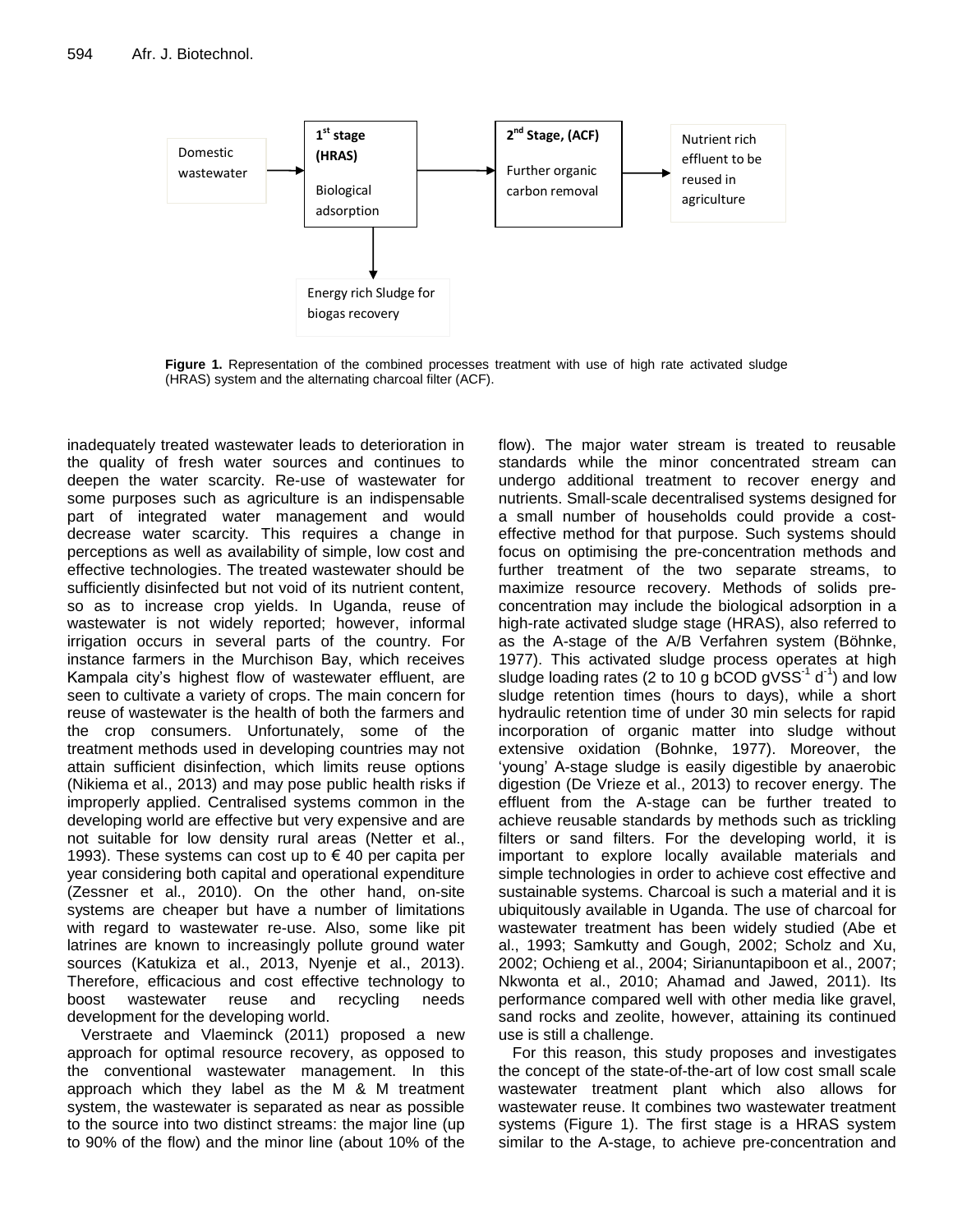**Table 1.** Average operating parameters of the high rate activated sludge (HRAS), the alternating charcoal filter 1(ACF1) with a retention time of 2.5 h and the alternating charcoal filters 2 (ACF2) with a retention time of 5 h and the removal efficiency of the HRAS combined with each of the alternating filter options.

| <b>Parameter</b>       | Raw<br>wastewater | <b>HRAS</b><br>reactor | <b>HRAS effluent</b> | <b>ACF1</b> effluent | <b>ACF2</b> effluent | <b>HRAS+ACF1</b><br>Average total<br>removal (%) | <b>HRAS+ACF2</b><br>Average total<br>removal (%) |
|------------------------|-------------------|------------------------|----------------------|----------------------|----------------------|--------------------------------------------------|--------------------------------------------------|
| TSS (mg/mL)            | $0.322 \pm 0.163$ | $2.174 \pm 0.932$      | $0.102 \pm 0.049$    | $0.032 \pm 0.022$    | $0.026 \pm 0.019$    | $0.089 \pm 0.007$                                | $0.091 \pm 0.006$                                |
| COD total<br>(mg/mL)   | $0.613 \pm 0.244$ |                        | $0.233 \pm 0.106$    | $0.093 \pm 0.045$    | $0.091 \pm 0.047$    | $0.083 \pm 0.008$                                | $0.084 \pm 0.008$                                |
| COD soluble<br>(mg/mL) | $0.128 \pm 0.057$ |                        | $0.111 \pm 0.061$    | $0.073 \pm 0.030$    | $0.068 \pm 0.030$    | $0.046 \pm 0.024$                                | $0.048 \pm 0.024$                                |
| TAN (mg/mL)            | $0.036 \pm 0.011$ |                        | $0.033 \pm 0.010$    | $0.030\pm0.009$      | $0.029 \pm 0.009$    | $0.019 \pm 0.016$                                | $0.020 \pm 0.010$                                |
| $P_{total}$ (mg/mL)    | $0.026 \pm 0.013$ |                        | $0.022 \pm 0.010$    | $0.019 \pm 0.009$    | $0.019 \pm 0.008$    | $0.027 \pm 0.015$                                | $0.028 \pm 0.014$                                |
| pH                     | $7.2 \pm 0.2$     | $7.4 \pm 0.2$          | $7.5 \pm 0.2$        | $7.6 \pm 0.1$        | $7.6 \pm 0.1$        |                                                  |                                                  |
| Temperature            |                   | $21.9 \pm 0.7$         |                      |                      |                      |                                                  |                                                  |
| DO (mg/mL)             |                   | $3.7 \pm 1.6$          |                      |                      |                      |                                                  |                                                  |

major organics removal, and the second stage is filtration of the liquid fraction with use of alternating charcoal filters. The wastewater is treated to meet reusable standards for agriculture. The sludge from the process is to be used for biogas recovery in a subsequent study. Upon saturation the charcoal is replaced which allows for continuity of the system, the charcoal could then be dried and finally used as fuel, which originally was its primary use. This system is suitable for small communities.

#### **MATERIALS AND METHODS**

#### **Sample collection**

Raw domestic wastewater was collected from Bugolobi Sewage treatment plant (STP) in Kampala (Uganda) every two to three days for four months (June 2013 to October 2013). The Bugolobi STP managed by National Water and Sewerage Corporation (NWSC), is the largest sewage treatment plant in Uganda. It employs physical and biological treatment by use of screens, detritus basin, primary settling tanks, trickling filters and secondary clarifiers in that order. The plant has an average inflow of 12,000 m<sup>3</sup> per day mainly via the centralised sewerage pipe network. However, about 300 m<sup>3</sup> of the inflow is received via cesspool trucks that deliver septage from septic tanks and pit latrines around Kampala City and its outskirts. The cesspool dumping usually accounts for a sudden change in the influent wastewater quality. In this study, the wastewater was collected after the screens and grit chamber and stored in a 200 L container which continuously fed the HRAS experiment. Selected parameters of the raw wastewater characteristics and outflow of the HRAS stage were determined and are shown in Table 1. The values indicate that the Bugolobi STP wastewater is generally of high strength (for a comparison Metcalf and Eddy, 1991). The maximum values of total suspended solids (TSS), total phosphates (TP), total ammonium nitrogen (TAN) and chemical oxygen demand (COD) of the Bugolobi STP wastewater sampled at different times were 0.794, 0.066, 0.061 and 0.116 mg mL $^{-1}$ , respectively. The faecal coliform (FC) colony forming units (CFU) in the influent ranged from  $3.13x10^2$  to  $2.01x10^6$  CFU mL<sup>-1</sup>. The wastewater characteristics are known to vary depending on the weather conditions. The variation can also be attributed to the small daily volumes (300  $\text{m}^3$  day<sup>-1</sup>) of high strength septage received by the

plant throughout the day. The reactor sludge was obtained by autonomous growth during an acclimation period of 10 days of reactor operation. The charcoal used in the study was bought from the open market, crushed into pieces ranging from 0.5 to 1.5 cm. It was then washed to remove the dust before packing it in plastic columns in the Laboratory. The porosity and dry bulk density of the packed charcoal after crushing were determined.

#### **Experimental set-up**

#### *High-rate activated sludge (HRAS) experiment*

A HRAS experiment was set up at laboratory scale as shown in Figure 2. It consisted of a continuous stirred tank reactor (CSTR) unit which was continuously aerated, a settling unit and a sludge return device. The CSTR unit had a volume of 4 L and an average hydraulic retention time (HRT) which begun at 0.5 h but was increased and maintained at  $1 \pm 0.3$  h after 10 days. The average sludge retention time (SRT) of the CSTR was 1.5  $\pm$ 0.3 days and it was loaded at an average sludge loading rate of 2.2 g bCOD/g SS per day. Two electrical aerators (Aquatic AP1, Interpet, United Kingdom) were used to supply oxygen into the CSTR which achieved an average concentration of dissolved oxygen (DO) of 3.7  $±$  1.6 x10<sup>-3</sup> mg/mL. A mechanical stirrer (RW16 basic, IKA Labortechnik, Germany) was used to stir the CSTR unit. The settling unit had an effective volume of 8 L and an initial HRT of 1 h, which was increased and maintained at  $2 \pm 0.4$  h after 10 days. The sludge from the settling unit was returned to the CSTR using a pump (Leroy Somer Varmeca, Belgium). The Recycle ratio (Qreturn/Qinfluent) of the CSTR was 1 and 2 L of sludge was wasted manually every day. The wasted sludge was kept in a 5 L container at 4°C where it settled further before the clear water was poured off and the settled sludge was used in another study. Selected parameters of the influent and effluent of the HRAS experiment were measured on the samples collected three times a week.

#### *The alternating charcoal filter (ACF)*

The effluent from the HRAS was fed into the ACF for further treatment as shown in Figure 3. It was fed into two separate ACF lines, each with three charcoal filter columns placed in series. The filter columns were  $25 \pm 3$  cm long and had a volume of 1 L of charcoal. The charcoal particles in the filters ranged between 0.5 to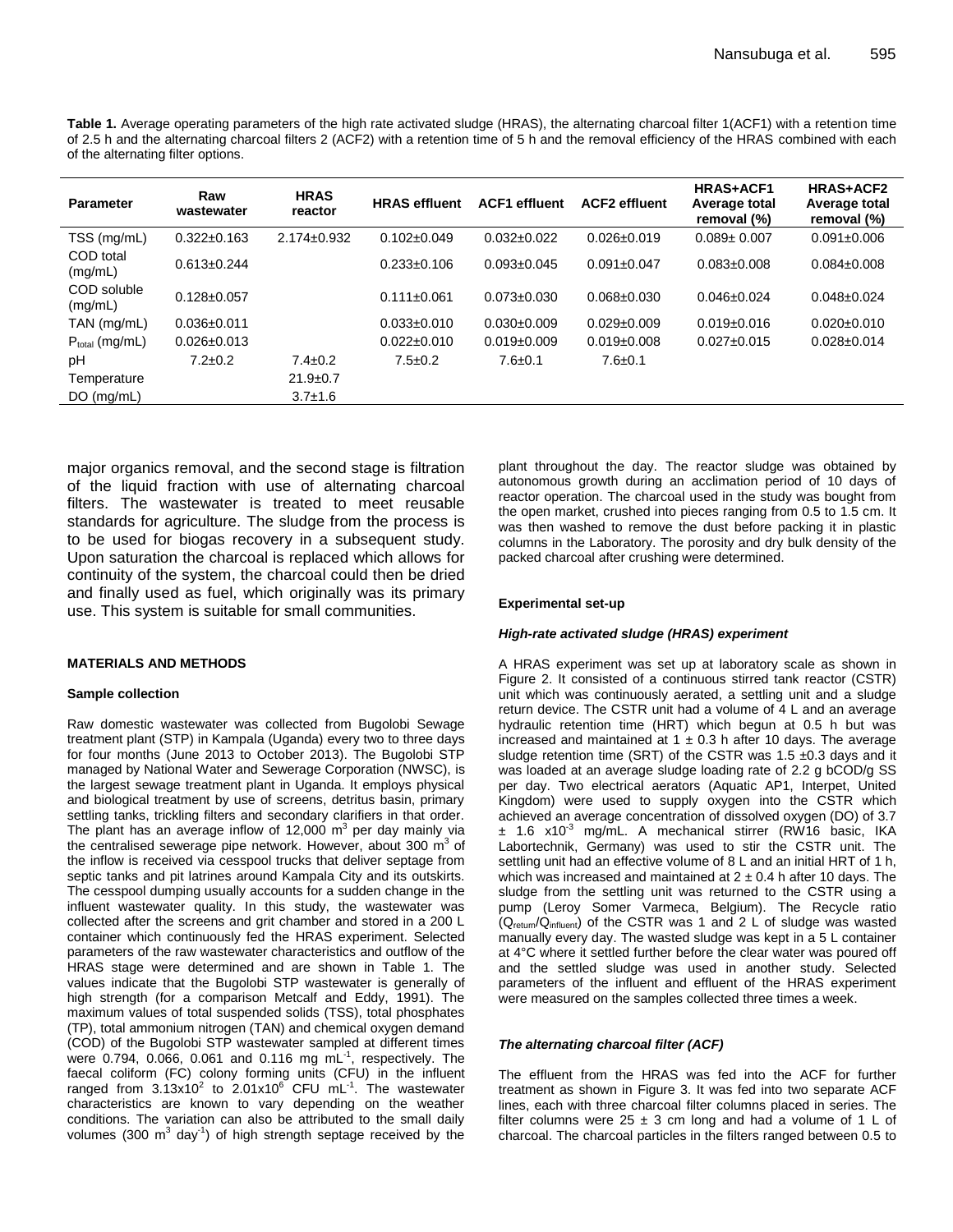

**Figure 2.** Schematic representation of the high-rate activated sludge (HRAS) set-up consisting of a completely mixed reactor (CSTR) in series with a settler.



**Figure 3.** Schematic representation of the setup of the alternating charcoal filter 1 (ACF1) with a retention time of 2.5 h and the alternating charcoal filters 2 (ACF2) with a retention time of 5 h.

1.5 cm. The packed filters had porosity of 48% and dry bulk density of 0.3 g cm<sup>-3</sup>. The residence time in the filter lines differed with filter line 1 (ACF1) having a residence time of 2.5 h, while filter line 2 (ACF2) had a residence time of 5 h. After every 30 days, the top filter column 1  $(F_1)$  was emptied and refilled with fresh charcoal and moved to the last position in the series while filter column 2  $(F<sub>2</sub>)$  and filter column 3 ( $F_3$ ) went a position up in the series to become  $F_1$ and  $F_2$ , respectively. This means that all filters were replaced every 90 days and this continued for the rest of the experimental period. Wastewater samples were taken from the effluent of the last filter columns thrice a week; and chemical oxygen demand (COD), TSS, total ammonium nitrogen (TAN), Total phosphorus (TP), and CFU were measured.

#### *Analytical methods*

The influent and effluent samples of the HRAS and the ACF were measured for organic matter, total nitrogen and phosphorous. Total phosphorus (TP), chemical oxygen demand (COD) and total ammonium nitrogen (TAN) were analyzed using Hach DR 5000 Spectrometer as described in the standard methods (APHA, 2005). The pH was measured with a pH meter (Teledo, USA) while volatile Solids (VS) and total solids (TS) were analysed according to standard methods (APHA, 2005). The FC Bacteria were determined using the Colilert-18 protocol (Idexx Laboratories, 2012) and dissolved oxygen (DO) was determined with use of a DO meter (Hach, UK). The Kruskal-Wallis non-parametric test was used to verify if there was a significant difference between the measured influent and effluent parameters of the HRAS and the ACF.

### **RESULTS**

#### **Performance of the HRAS reactor**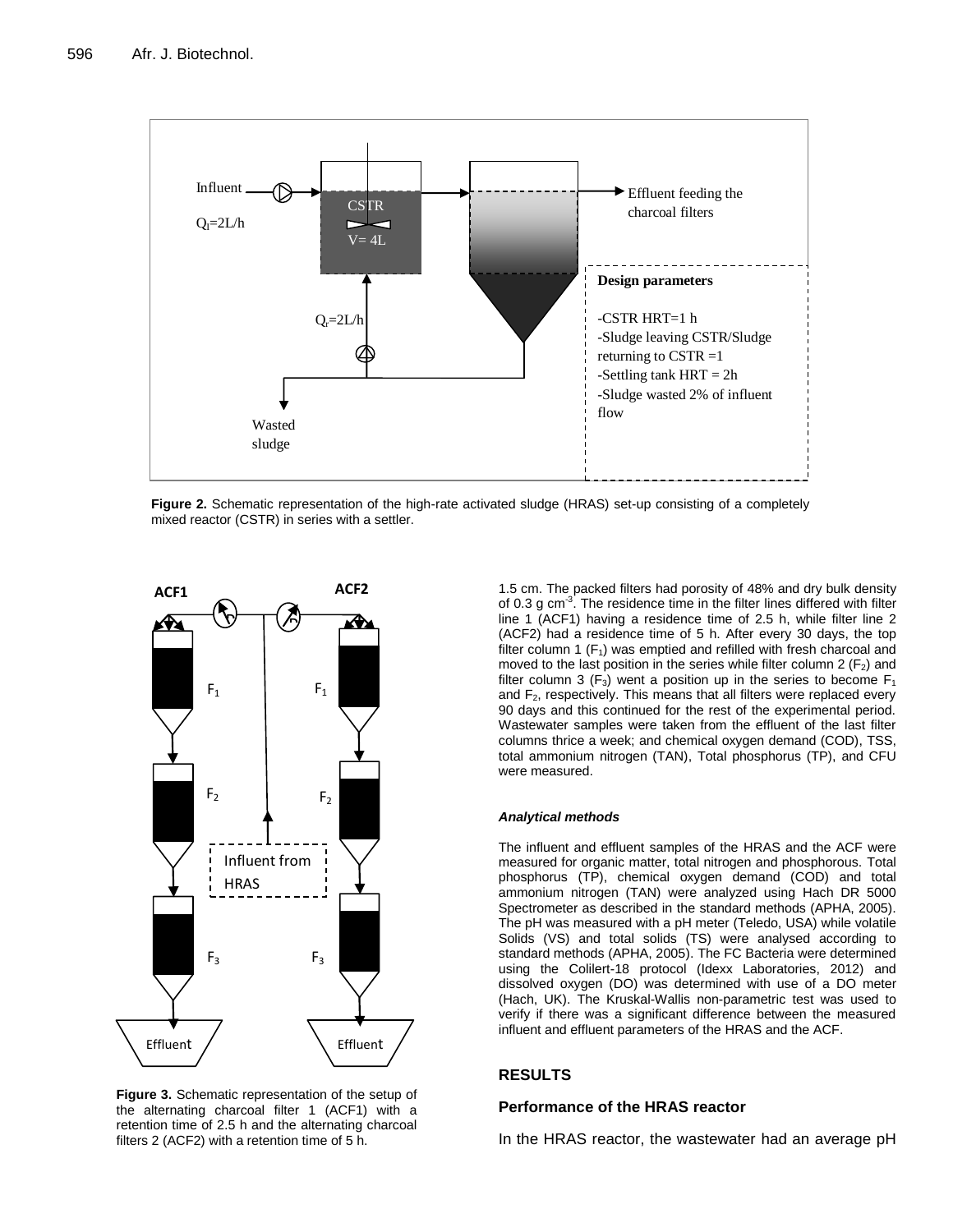

**Figure 4.** Influent ( $\bullet$ ) and effluent ( $\lozenge$ ) concentrations of (a) the total suspended solids (TSS), (b) the total chemical oxygen demand  $(COD<sub>t</sub>)$ , (c) the total Ammonium nitrogen  $(TAN)$  and (d) the total phosphorous ( $P_{total}$ ), in the high rate activated sludge system during the entire study period.

of 7.4  $\pm$  0.2, dissolved oxygen of 3.7  $\pm$  1.6 x 10<sup>-3</sup> mg mL<sup>-1</sup> and temperature of 21.9  $\pm$  0.7°C (Table 1). Figure 4 shows the performance of the HRAS over the entire 140

days of the experimental run. To evaluate the performance of the HRAS, consideration is only given to the period after day 10 when the HRT in the CSTR and the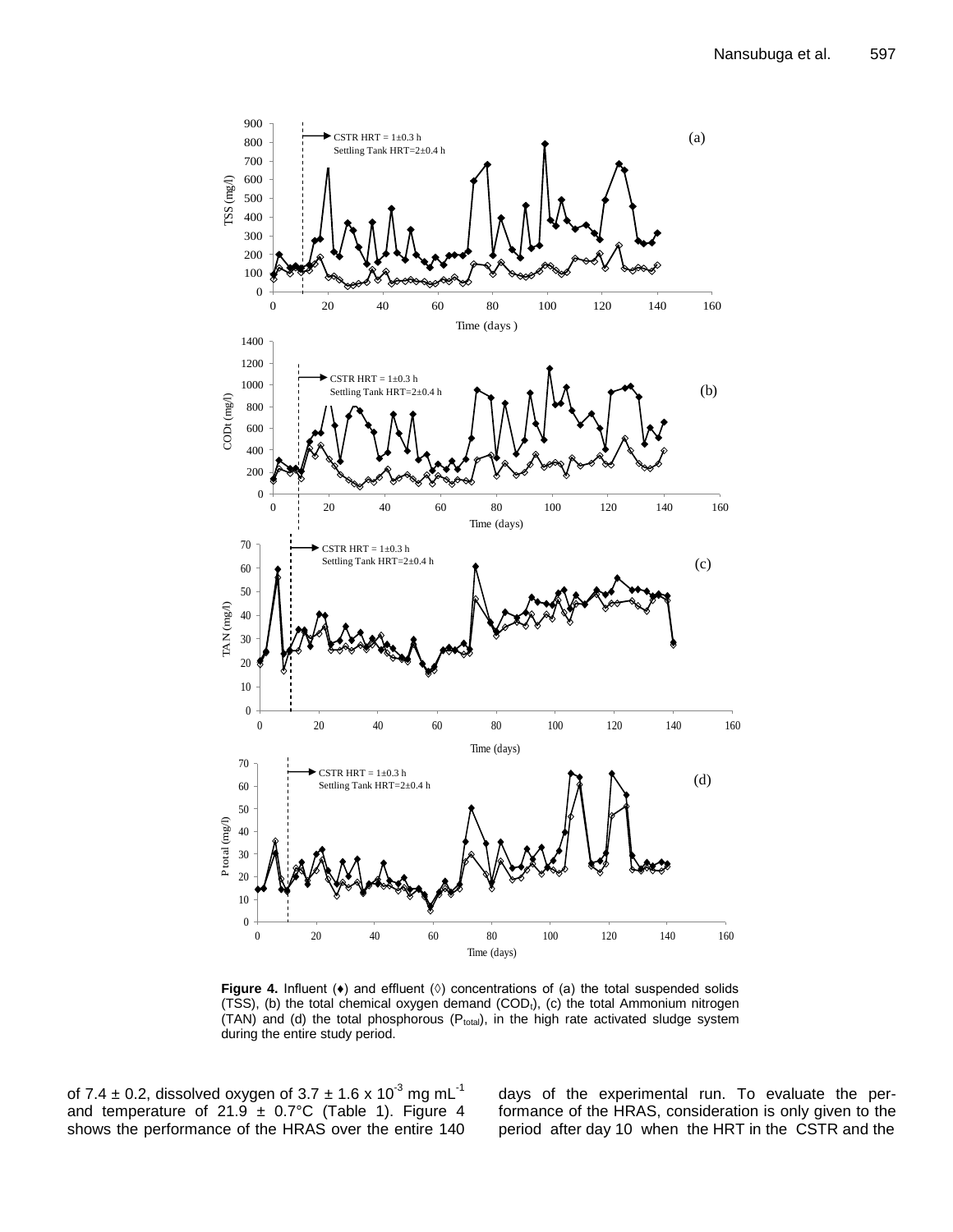sedimentation tank were maintained at 1  $\pm$  0.3 and 2  $\pm$ 0.4 h, respectively. Regardless of the variation observed in the influent TSS concentration (0.131 to 0.794 mg mL <sup>1</sup>), the effluent concentrations were less variable ranging between 0.030 to 0.250 mg mL $^{-1}$ . This corresponded to an average TSS removal of 65%. The average influent COD was  $0.613 \pm 0.244$  mg mL<sup>-1</sup> of which about 21% was soluble while the average effluent concentration was  $0.233 \pm 0.104$  mg mL<sup>-1</sup> of which about 48% was soluble COD. This led to an average removal efficiency of 59% for total COD and 15% for soluble COD. The HRAS slightly eliminated TAN and TP with an average removal efficiency of 11 and 17%, respectively.

# **Performance of the ACF reactor**

The effluent of the HRAS was fed to two ACF reactors for further treatment. ACF1 had a residence time of 2.5 h while ACF2 had a residence time of 5 h. Figure 5 shows the performance of the two filter lines over the entire 140 days of the experiment. For consistency, the period after day 10 was considered for evaluation of the performance of the filters. The average TSS concentration of the effluent from ACF1 and ACF2 were  $0.032 \pm 0.022$  and 0.026  $\pm$  0.019 mg mL<sup>-1</sup>, respectively. This corresponds to an average removal efficiency of 70% for ACF1 and 76% for ACF2. The concentration of total COD of the effluent from ACF1 was on average 0.093  $\pm$  0.045 mg mL<sup>-1</sup> of which 78% was soluble COD, for ACF2 the average total COD was 0.091  $\pm$  0.047 mg L<sup>-1</sup> of which 74% was soluble. This corresponds to a total COD removal efficiency of 58 and 60%, observed for ACF1 and ACF2, respectively, while for soluble COD, it was 27 and 30%, respectively. Like in the HRAS reactor, the removal of TAN and TP was low in both filter lines. The average removal of TAN was 11 and 13% in ACF1 and ACF2, respectively, while the average TP removal was 12% in ACF1 and 13% in ACF2. Statistical analysis showed that there was no significant difference  $(\alpha = 0.05)$  in the performance between ACF1 and ACF2 in removal of all the above considered parameters.

## **Overall performance of the combined treatment system**

In general, the combination of the HRAS and ACF registered high COD and TSS removal efficiencies (Table 1). The overall average TSS removal was  $89\% \pm 7$  and  $91\% \pm 6$  when the HRAS was combined with ACF1 and ACF2, respectively. The same combinations attained average total COD removals of  $83\% \pm 8$  and  $84\% \pm 8$  and average soluble COD removal of  $46\% \pm 24$  and  $48\% \pm 24$ 24, respectively. The overall removal of TP and TAN was generally lower compared to TSS and COD: the combination of HRAS with ACF1 obtained an average

TAN removal of 19%  $\pm$  16 while with ACF2 it was 20%  $\pm$ 10. TP removal was  $27\% \pm 15$  and  $28\% \pm 14$  for the HRAS combination with ACF1 and ACF2, respectively. There was no significant difference  $(\alpha=0.05)$  in the performance of the two filters. CFU counts were monitored from day 34 up to the end of the experiment. The HRAS influent CFU counts varied widely from  $3.13x10^2$  to  $2.01x10^6$  CFU mL<sup>-1</sup>. During the experimental study period, the HRAS system achieved on average 1 log decrease of CFU and a further 2 log decrease was achieved by the ACF treatment system.

# **DISCUSSION**

# **High rate activated sludge (HRAS) system**

Bohnke et al. (1997) proposed that the HRT of HRAS should be 30 min or less. However, at that HRT which was used in the first 10 days of the experiment, the performance of our HRAS unit was insufficient, with COD and TSS removals going below 40 and 45%, respectively, hence the HRT was increased to 1 h. The HRAS reactor thereafter effectively removed TSS and total COD by an average of 65 and 59%, respectively. The results in this study are similar to those observed in other studies (Zamalloa et al., 2013; Bohnke, 1977). Apart from biological uptake and degradation, removal in the HRAS systems is partially due to physico-chemical processes which include adsorption and bio-flocculation (Bohnke et al., 1997, 1998).

The contribution of physic-chemical processes on the overall removal is a result of the short SRT and high sludge loading rate of HRAS processes, which alter the kinetics of substrate removal (Larrea et al., 2002, Makinia et al., 2006). The adsorption of particulate substrates may act as a buffer against fluctuations in organic loads (Bunch and Griffin, 1987), which ensures that the effluent sent to the second stage had a more stable composition for optimal filter performance (Bohnke et al., 1997). TP and TAN were removed to a lower extent in comparison to TSS and COD. TAN and TP removal is generally known to be low in HRAS and other high rate activated sludge processes. To ensure sufficient removal of these compounds, additional treatment is typically incorporated after such systems.

Zamalloa et al. (2013) applied a flocculant in the HRAS to decrease phosphates while Bohnke et al. (1997) ensured TAN and TP removal in a second activated sludge stage at low sludge loading rates. For this study however, since the final effluent from the treatment system is proposed for reuse in agriculture, there would be no need for removal of TP and TAN. The sludge generated in the HRAS is known to be highly degradable (Hernandez Leal et al., 2010; De Vrieze et al., 2013) and will be anaerobically digested for energy recovery in a subsequent study.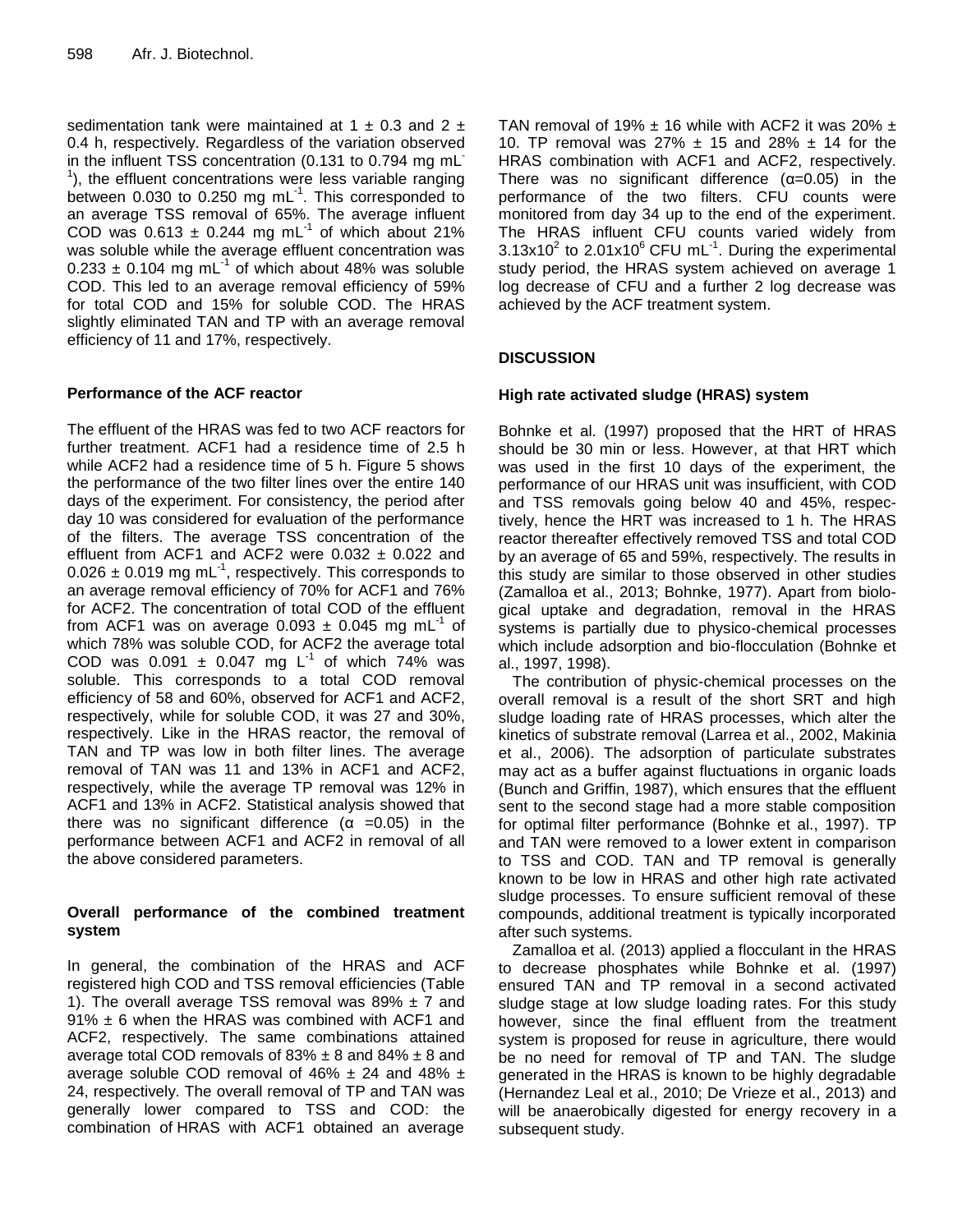

**Figure 5.** Concentrations of (a) the total suspended solids (TSS), (b) the total chemical oxygen demand  $(COD_t)$ ,  $(c)$  the total Ammonium nitrogen  $(TAN)$  and  $(d)$  the total phosphorous (P<sub>total</sub>) in the Influent (◊), ACF1 Effluent (△) and ACF2 Effluent (▲) during the entire study period.

# **Alternating charcoal filters (ACF) system**

The charcoal filters benefited from the HRAS stage which had an effective treatment and produced a more uniform effluent (TSS and COD did not vary as much as they did in the influent). The two filters had similar performance in which they effectively removed TSS and total COD by an average of 73 and 59%, respectively. Similar to the HRAS, a limited removal was observed for TAN and TP, so the final effluent still contained sufficient nutrients for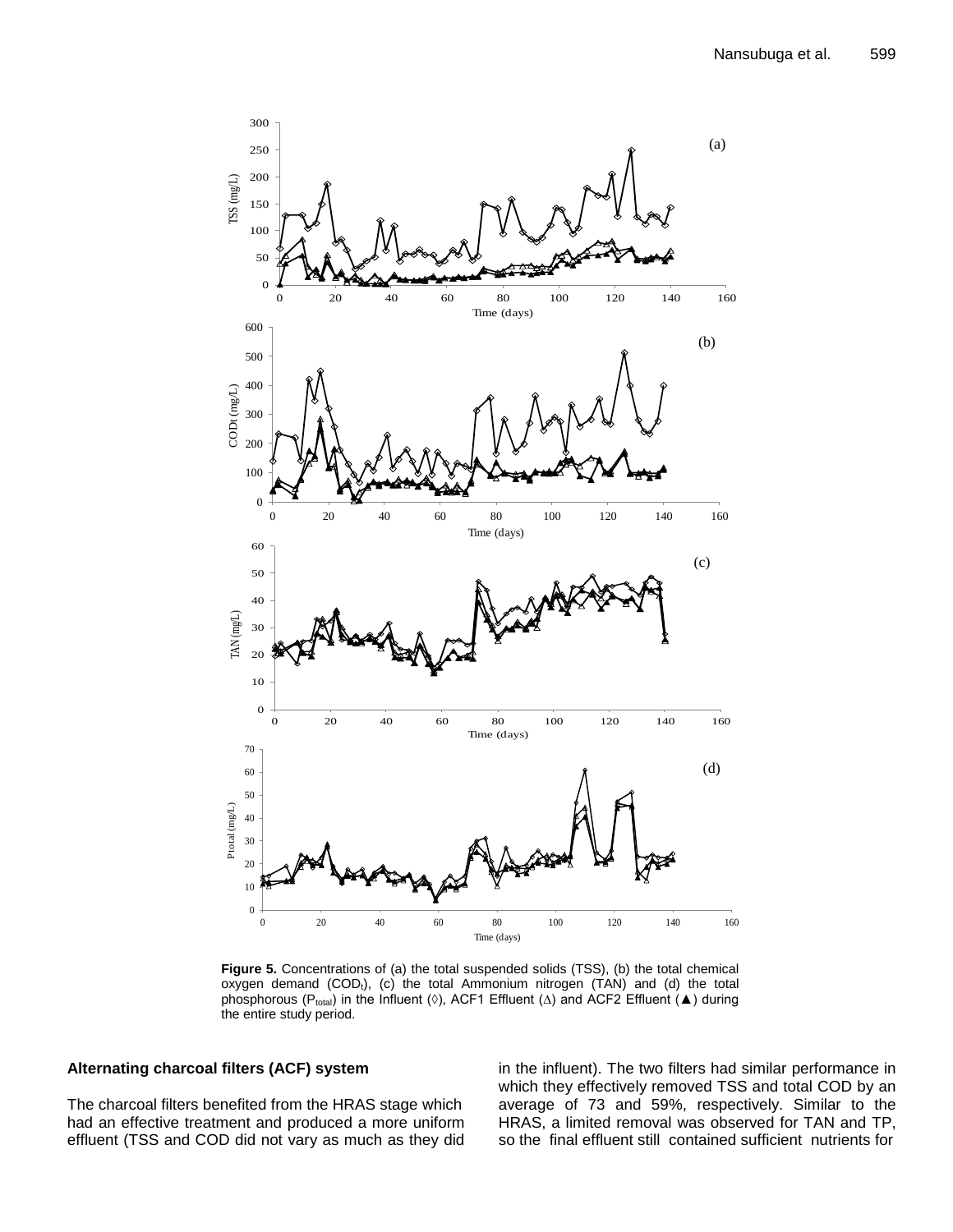plant growth. Removal mechanisms of pollutants by the charcoal filter are similar to those in other filters. These include physical filtration, sedimentation, adsorption and biological degradation due to biofilm development. When compared to other filter materials like gravel and rocks however, charcoal has a number of essential properties such as a high number of many micro pores on the surface, high porosity and a high specific surface area of 200 to 300  $\mathrm{m}^2/\mathrm{g}$  (Darmstadt et al., 2000). The higher specific surface area and porosity in charcoal enhances sedimentation and other filtration processes in charcoal filters (Ochieng and Otieno, 2006) and the micro-pores provide good conditions for micro-organisms to attach. Also, like granulated carbon, charcoal is a good adsorbent and has been widely used as such in wastewater and water treatment (Abe et al., 1993; Khalfaoui et al., 1995, Kamal and Mohammad, 2012). Due to its adsorbent properties, charcoal can accumulate sufficient organic matter and nutrients for biomass to grow. It is believed that in the first few days before biofilm growth, adsorption is responsible for most of the COD removal. All these processes contribute to the high efficiency of TSS and COD removal observed throughout the filter's operation. In addition, the small-sized charcoal particles used in this study are cheap, light and easily available at charcoal making stores as waste, and hence offers a cost-effective filter medium for application in the developing world. Actually, the cost for regular replacement of the charcoal are quite reasonable, they are only of the order of 9% of the total cost capita<sup>-1</sup> year<sup>-1</sup>. Unlike other media however, charcoal is not easy to clean in case of clogging, which would potentially limit its application for prolonged operation times. Therefore, it is proposed in this study that the charcoal filters be used in series and be moved up the chain as the first filter is replaced every month. As demonstrated in this study, such an alternating use of charcoal filters ensures consistently high removal efficiency for both TSS and COD. Interestingly, the spent charcoal can be sun dried and subsequently used for fuel. Thus, the charcoal can be used in a coherent sustainable way.

# **Overall performance**

Overall, the combination of the HRAS with each of the filters showed an effective system for the removal of TSS and COD. It produced an effluent whose average values of TSS and COD met the National effluent standard as required by the National Environment Management Authority (NEMA). NEMA is the regulatory body of effluent discharge in Uganda and its standards require both the TSS and COD of the effluent to be below 0.1 mg mL<sup>-1</sup>. The combination of the HRAS and the ACF also showed that it could on average achieve a 3 log decrease of CFU mL<sup>-1</sup> from the influent. The removal efficiency of CFU is at least 60% in an activated sludge process or

biofilm process (Farrell et al., 1990). The treatment system in this study performed as well as expected achieving 99.9% (3 log decrease) of CFU for the combined systems of the HRAS and the ACF. In porous media systems, pathogen removal is partially achieved by straining and sorption, which are largely determined by the filter pore sizes, hydraulic loading and clogging (Stevik et al., 2004). Straining would be predominant with small pore sizes (when bacteria sizes are bigger than the pore sizes), low hydraulic loading and where clogging has occurred, otherwise adsorption would take over. With the charcoal particle sizes up to 1.5 cm it is clear that adsorption was the most important mechanism of pathogen removal at the beginning of the experiment. However, with time, clogging brought about straining as the other pathogen removal mechanism. Also, the continued running of experiment allowed accumulation of macro-organisms which contribute to pathogen removal through predation. With the influent ranging from 3.13  $\times$ 10<sup>2</sup> to 2.01  $\times$  10<sup>6</sup> FC mL<sup>-1</sup>, it was possible to achieve the NEMA effluent standard of 10<sup>2</sup> CFU mL<sup>1</sup> for more than half of the samples (53%). Given that on average, a 2 log decrease of CFU can be achieved by the ACF system alone which consists of three filter columns, it would be possible to increase percentage of compliance by increasing the number of filter columns in the ACF system. Further studies could aim at optimising the system with regard to additional filters required to achieve 100% compliance of the CFU effluent to NEMA standards. Furthermore, with the effluent proposed to be reused in agriculture, it should also meet the standards for reuse. The World Health Organisation (WHO) guidelines require at least a 6 log decrease of pathogens from the wastewater source considering a level of contamination of  $10^6$  CFU mL $^{-1}$  in the untreated wastewater (WHO, 2006). On the other hand, designing a plant to achieve a log decrease of 6 or more, only to eliminate pathogen contamination would be too expensive. It would include additional processes like chemical coagulation, flocculation and disinfection, which would generally preclude its application in many developing countries. It is therefore important that wastewater reuse strategies for pathogen removal are not just based on wastewater treatment alone. Instead, a multiple control approach should be adopted to effectively eliminate or inactivate the various microorganisms spread through different routes. WHO (2006) proposes different control measures such as cooking and washing of foods before consumption, that can be combined to achieve a total log decrease sufficient to eliminate risk of pathogen infection.

# **Preliminary estimation of costs**

The preliminary cost estimates of the HRAS/ACF treatment system serving a small farming community of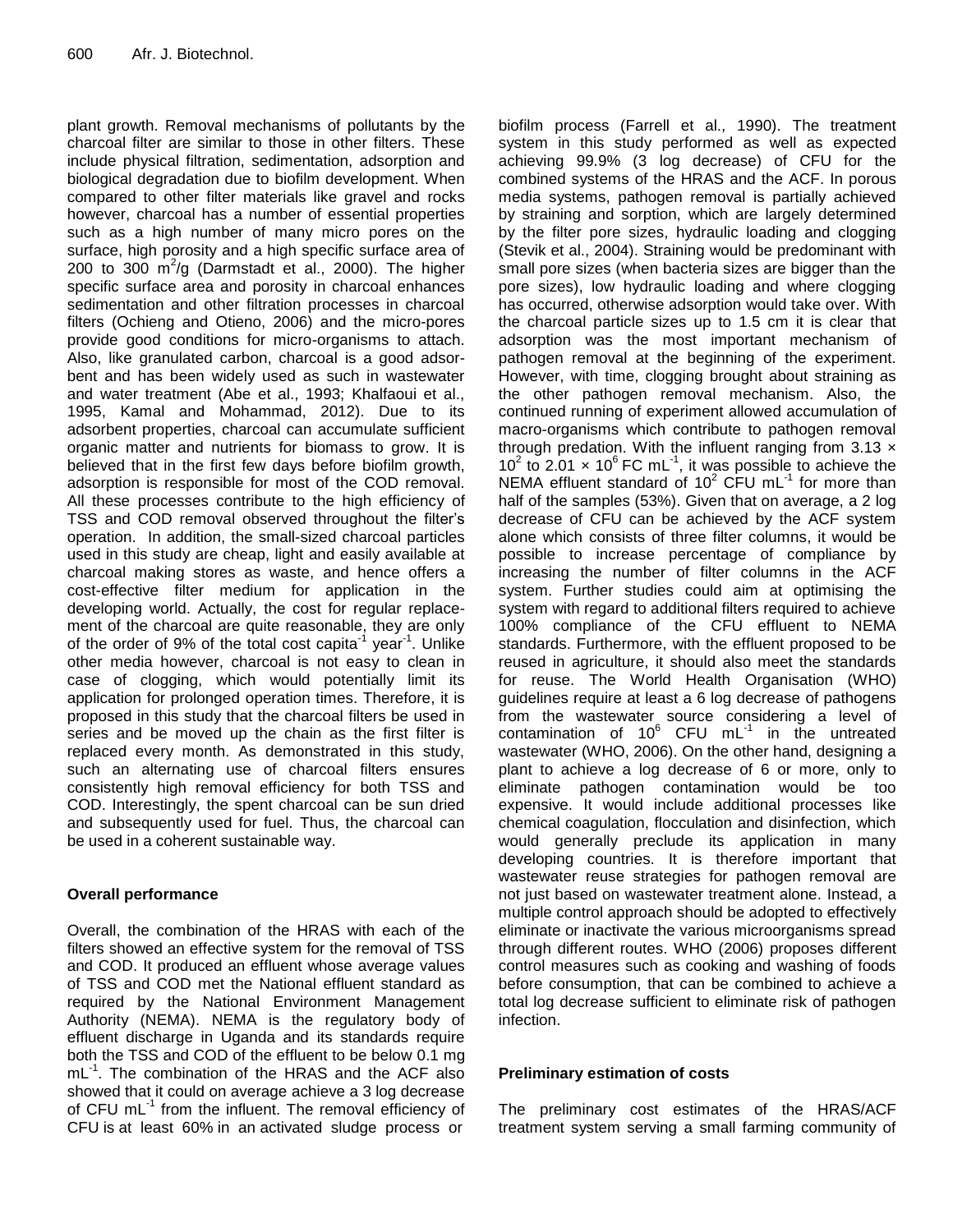| <b>Capital costs</b>                             | €                                                 |  |  |
|--------------------------------------------------|---------------------------------------------------|--|--|
| HRAS CSTR <sup>a</sup>                           | 60                                                |  |  |
| HRAS Settler <sup>b</sup>                        | 110                                               |  |  |
| Charcoal filter <sup>c</sup>                     | 114                                               |  |  |
| Filter material <sup>cd</sup>                    | 5                                                 |  |  |
| HRAS/ACF Instrumentation <sup>e</sup>            | 100                                               |  |  |
| <b>Total Capital cost</b>                        | 389                                               |  |  |
|                                                  | 7.8 $\in$ Capita- <sup>1</sup>                    |  |  |
| Operational costs                                | €/m <sup>3</sup> /d                               |  |  |
| ACF material <sup>df</sup>                       | 0.012                                             |  |  |
| Electricity costs <sup>9</sup>                   | 0.003                                             |  |  |
| Labour costs <sup>h</sup>                        | 0.093                                             |  |  |
| Total operational cost                           | 0.1                                               |  |  |
|                                                  | $3.6 \in$ Capita <sup>-1</sup> year <sup>-1</sup> |  |  |
| Annualised overall cost for the treatment system | 4.9 € Capita <sup>-1</sup> year <sup>-1</sup>     |  |  |

**Table 2.** Capital and operational cost estimation of HRAS/ACF system. Assuming a small agricultural community of 10 houses, with 5 inhabitants producing 100 L of wastewater IE<sup>-1</sup>day<sup>-1</sup>.

<sup>a</sup>Wastewater flow rate plus recycle of 0.4  $m^3h^{-1}$ , requires a durable plastic water tank of 0.5 m<sup>3</sup>, volume price according to a local plastic water tank manufacturer is 60  $\in$  <sup>b</sup>For a HRT of 2 h, the settling tank volume required is at least 0.8  $m<sup>3</sup>$ . Use a durable plastic water tank of 1 m<sup>3</sup> volume, local manufacture's price is 110  $\epsilon$ . For a flow rate of 0.2  $m^3h^1$  (no recycle), total charcoal volume required is 0.5  $m^3$  (0.2  $m^3$  per filter). Use 3 plastic tanks of 0.25 m<sup>3</sup> of a local price of  $\epsilon$  38 each. <sup>d</sup>A bag of charcoal (0.33 m<sup>3</sup>) costs between  $\epsilon$  10 - 20 depending on the season. However, a bag of the small pieces (< 2 cm) arising from the charcoal making process is wasted or sold at  $3 \in \text{HRAS/ACF}$ instrumentation (pump, aerator and pipe work) is estimated at 100  $\epsilon$ . Material in only one filter is replaced monthly. <sup>9</sup>Based on a consumption of 0.018 KWhel/d/m<sup>3</sup> wastewater treated. Installed power of 6 W/m<sup>3</sup> reactor is assumed (10 m hydraulic head, for a flow rate of 5 m<sup>3</sup>/d and a pump efficiency of 60%) and 3 h pumping at an electricity cost of 0.09 €/kWhel. <sup>h</sup>Cheap unskilled labour is required to monitor pump operation time and change material. <sup>i</sup>A life span of 10 years was considered and a real interest rate of 10%.

10 houses, each with 5 inhabitants is shown in Table 2. The costs are based on the lab-scale reactor operational conditions and use of locally available but durable material in Uganda. These estimations indicate that the system can treat wastewater at an overall (capital and operational) annualised cost of  $5 \in \text{capita}^1$  year  $^{-1}$ . This estimate excludes the sludge line treatment. If it is included, it could be possible to recover an additional value from electricity generated estimated at  $1 \in \text{capita}^{-1}$ year<sup>-1</sup> for sludge with at least 3 to 5 kg DW/m<sup>3</sup> (Verstraete and Vlaeminck, 2011) through anaerobic digestion. The overall (capital and operational) cost of the HRAS/ACF system is less than a third the overall cost of a small scale (10,000 to 50,000 IE) conventional activated sludge system (CAS), which is estimated at about 18 to 24  $\epsilon$ capita<sup>-1</sup> year<sup>-1</sup> (Zessner et al., 2010), excluding sludge treatment. It was also less than half the cost of the waste stabilisation pond (WSP) and the horizontal subsurface flow constructed wetlands (HSSF-CW) which can cost about 13 and 14  $\epsilon$  capita<sup>-1</sup> year<sup>-1</sup>, respectively, in East Africa (Mburu et al., 2013). Apart from the already mentioned added value that could arise from anaerobic

digestion of the sludge, the proposed system offers the community other benefits which include fuel that can be derived from the sun dried used charcoal. Furthermore, a nutrient rich effluent would go a long way to boost crop productivity for farmers.

#### **Conclusions**

The results in this study have shown that a combination of the HRAS and the ACF can effectively remove TSS and COD from domestic wastewater to meet the NEMA discharge standards. The treatment system achieved the NEMA effluent standard for CFU for more than half of the samples. However, it would be possible to attain higher CFU removal if more filter columns are added in the ACF system. Further research is proposed to optimise the system in order to achieve 100% compliance to the CFU standard. TAN and TP were largely retained in the effluent, allowing nutrient reuse by crops. The proposed treatment system has an estimated cost which is less than half the cost of other systems such as, the small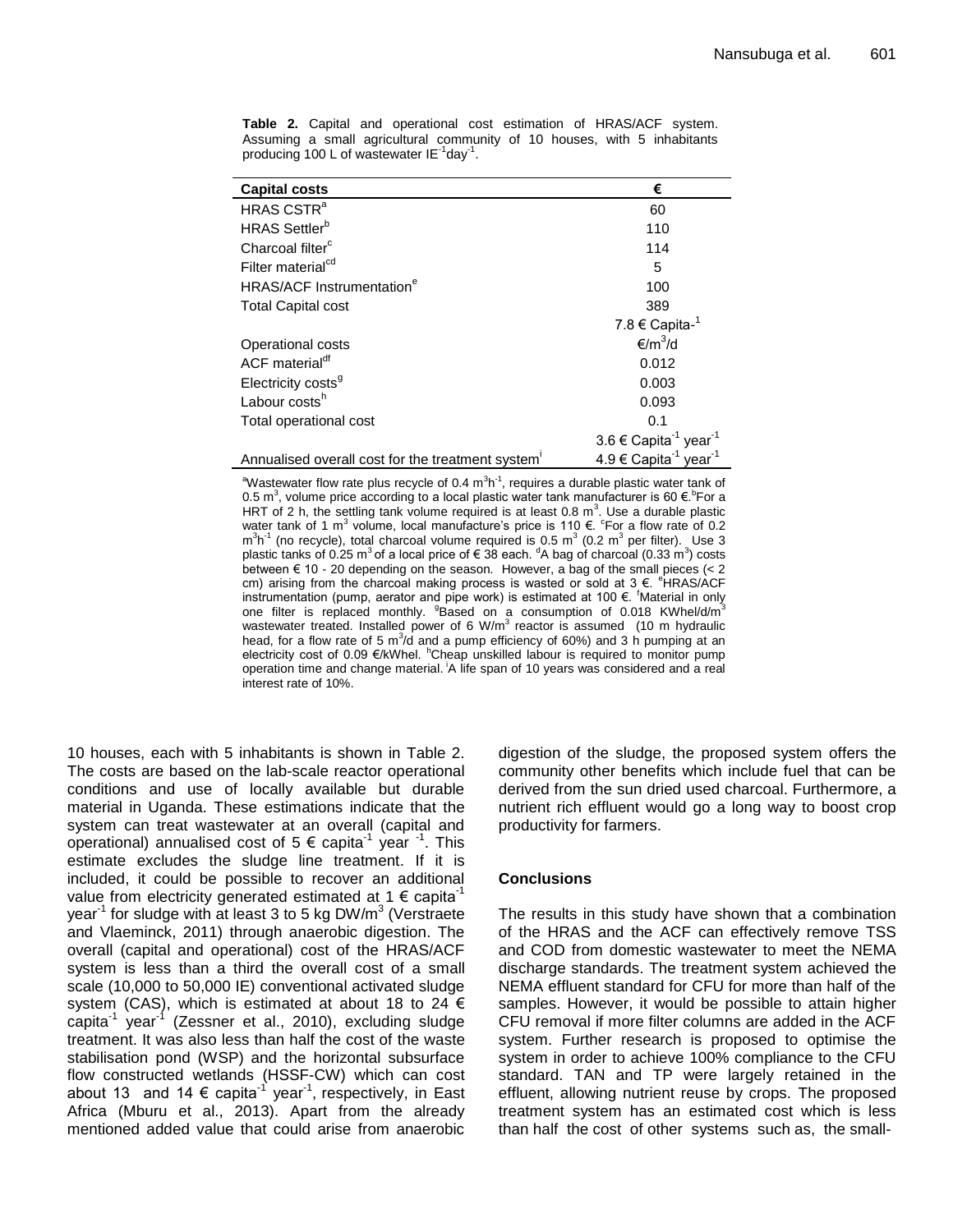scale CAS, WSP and HSSF-CW. It further offers a nutrient-rich effluent which will advance the re-use of wastewater for agriculture through generation of higher crop yields and profits. The novel design is therefore suggested for further development as a technology for wastewater treatment and reuse to benefit small agricultural communities. In order to effectively eliminate microorganisms and reduce pathogen transmission, it is recommended that the effluent be reused in an agricultural setting with a multi-barrier approach for example where food will be washed and or cooked before consumption.

### **Conflict of interests**

The authors did not declare any conflict of interest.

### **ACKNOWLEDGEMENTS**

The authors wish to acknowledge the financial support from the Vlaamse Interuniversitaire Raad (VLIR), and National water and Sewerage Corporation (NWSC) for further support in Uganda. They also wish to acknowledge Adrianus Van Haandel for critically reading through the manuscript, Nabatesa Sylvia, Chabba Charles and the team at Bugolobi STP and Central Laboratory of NWSC, Kampala, for their support in the laboratory. Willy Verstraete and Korneel Rabaey acknowledge the support from the multidisciplinary Research Partnership Gent Bio-Economy. Francis Meerburg was supported by the research Foundation Flanders (FWO).

#### **REFERENCES**

- Abe K, Ozaki Y, Kihou N (1993). Use of higher plants and bed filter materials for domestic wastewater treatment in relation to resource recycling. Soil Sci. Plant Nutr. 39(2):257.
- Ahamad KU, Jawed M (2011). Breakthrough column studies for Iron(II) removal from Water by Wooden Charcoal and Sand: A low cost approach. Int. J. Environ. Res. 5(1): 127-138.
- APHA-AWWA-WEF (2005). Standard Methods for the Examination of Water and Wastewater. 21st ed. APHA, AWWA and WEF. Washington DC.
- Bohnke B (1977). The adsorption-bio-oxidation treatment (Das Adsorptions-Belebungsverfahren). Korrespondenz Abwasser 24:2.
- Bohnke B, Dieringb, Zukut S W (1997). Cost-effective waste-water treatment process for removal of organics and nutrients. Water Eng. Manage. 144: 30-35.
- Bohnke B, Schulze-Reitimemr R, Zuckut S W (1998). Cost-effective reduction of high strength wastewater by adsorption-based activated sludge technology. J. Wat. Eng. Manage. 145 (3): 1-34.
- Bunch B, Griffin D M (1987). Rapid removal of colloidal substrate from domestic wastewater. J. Water Pollut. Control Fed. 59: 957-963.
- Darmstadt H, Pantea D, Sümmchen L, Roland U, Kaliaguine S, Roy, C (2000). Surface and bulk chemistry of charcoal obtained by vacuum pyrolysis of bark: influence of feedstock moisture content. J. Anal. Appl. Pyrolysis [53\(1\)](http://www.sciencedirect.com/science?_ob=PublicationURL&_hubEid=1-s2.0-S0165237000X00368&_cid=271391&_pubType=JL&view=c&_auth=y&_acct=C000043466&_version=1&_urlVersion=0&_userid=794998&md5=0c267383441523164f3d6a54216a9ca3):1-17.
- De Vrieze J, De Lathouwer L, Verstraete W, Boon N (2013). High-rate iron-rich activated sludge as stabilizing agent for the anaerobic

digestion of kitchen waste. J. Water Res. 47(11):3732-3741.

ASM2d through modelling in practice. Water Sci. Technol. 45(6):199- 208.

- Farrell JB, Salotto BV, Venosa AD (1990). Reduction in bacterial densities of wastewater solids by three secondary treatment processes. J. Water Pollut. Control Fed. 62:177-184.
- Hernandez Leal L, Temmink H, Zeeman G, Buisman C J N (2010). Bio flocculation of grey water for improved energy recovery within decentralized sanitation concepts. J. Bioresour. Technol. 101(23):9065-9070.
- Idexx Laboratories Inc. (2012) Water Microbiology Products and Services. Collection Collection Collection Collection Collection Collection Collection Collection Collection Collection Collection Collection Collection Collection Collection Collection Collection Collection Collection Col
- http://www.idexx.com/view/xhtml/en\_us/water/colilert-18.jsf Kamal UA, Mohammad J (2012). Breakthrough studies with monoand binary-metal ion systems comprising of Fe (II) and As (III) using community prepared wooden charcoal packed columns. J.
- Desalination 285:345-351. Katukiza AY, Temanu H, Chung JW, Foppen JWA, Lens PNL (2013). Genomic copy concentrations of selected waterborne viruses in a slum environment in Kampala, Uganda. J. Water Health 11(2):358- 369.
- Khalfaoui B, Meniai AH, Borja R (1995). Removal of copper from industrial wastewater by raw charcoal obtained from reeds. J. Chem. Technol. Biotechnol. 64(2):153-156.
- Larrea L, Irizar I, Hidalgo ME (2002). Improving the predictions of
- Makinia J, Rosenwinkel KH, Phan LC (2006). Modification of ASM3 for the determination of biomass adsorption/storage capacity in bulking sludge control. Water Sci. Technol. 53(3):91-99.
- Mburu N, Tebitendwa SM, Van Bruggen JA, Rousseau DPL, Lens PNL (2013). Performance comparison and economics analysis of waste stabilization ponds and horizontal subsurface flow constructed wetlands treating domestic wastewater: A case study of the Juja sewage treatment works. J. Environ. Manage. 128:220-225
- Metcalf and Eddy, Inc. (1991). Wastewater Engineering—Treatment, Disposal, and Reuse. 3rd ed. McGraw-Hill Publishing Company, New York, New York. (DCN 00213)
- Netter R, Stübner E, Wilderer P A, Sekoulov I (1993). Treatment of Septic –Tank effluent in a subsurface biofilter. J. Water Sci. Technol. 28(10): 117-124.
- Nikiema J, Figoli A, Weissenbacher N, Langergraber G, Marrot B, Moulin P (2013). Wastewater treatment practices in Africa - Experiences from seven countries. J. Sustain. Sanit. Pract. 14:16-24.
- Nkwonta O, Olufayo O, Ochieng G, Adeyemo JA, Otieno FAO (2010) Turbidity removal: Gravel and charcoal as roughing filtration media. S. Afr. J. Sci. 106 (11/12).
- Nyenje PM, Foppen JW, Kulabako R, Muwanga A, Uhlenbrook S (2013). Nutrient pollution in shallow aquifers underlying pit latrines and domestic solid waste dumps in urban slums. J. Environ. Manage. 122:15-24.
- Ochieng GM, Otieno FAO (2006). Verification of wegelin design criteria for horizontal flow roughing filters with alternative filter materials. Water SA 32:1.
- Ochieng GMM,Otieno FAO, Ogada TPM , Shitote SM, Menzwa DM (2004). Performance of multistage filtration using different filter media against conventional water treatment system. Water SA 30(3): 361.
- Samkutty PJ, Gough RH (2002). Filtration treatment of diary processing wastewater. J. Environ. Sci. Health A37(2):195-199.
- Scholz M, Xu J (2002). Performance comparison of experimental constructed wetlands with different filter media and macrophytes treating industrial wastewater contaminated with lead and copper. Bioresour. Technol. 83:71-79.
- Sirianuntapiboon S, Chandanasotthi T, Sohsalam P, Rarunroeng M, Sansak J (2007). Application of para-wood charcoal as the media of the vertical-flow constructed wetland for treatment ofdomestic wastewater. Afr. J. Agric. Res. 2(4):191-199.
- Stevik KT, Aa K, Ausland G, Hanssen JF (2004). Retention and removal of pathogenic bacteria in wastewater percolating through porous media: a review. Water Res. 38(6):1355-1367.
- Verstraete W, Vlaeminck S, (2011). Zero Waste Water: short-cycling of waste wate resources for sustainable cities of the future. Int. J. Sustain Dev. World Ecol. 18(3):253-264.
- World Health Organization (WHO) (2006). WHO Guidelines for the Safe